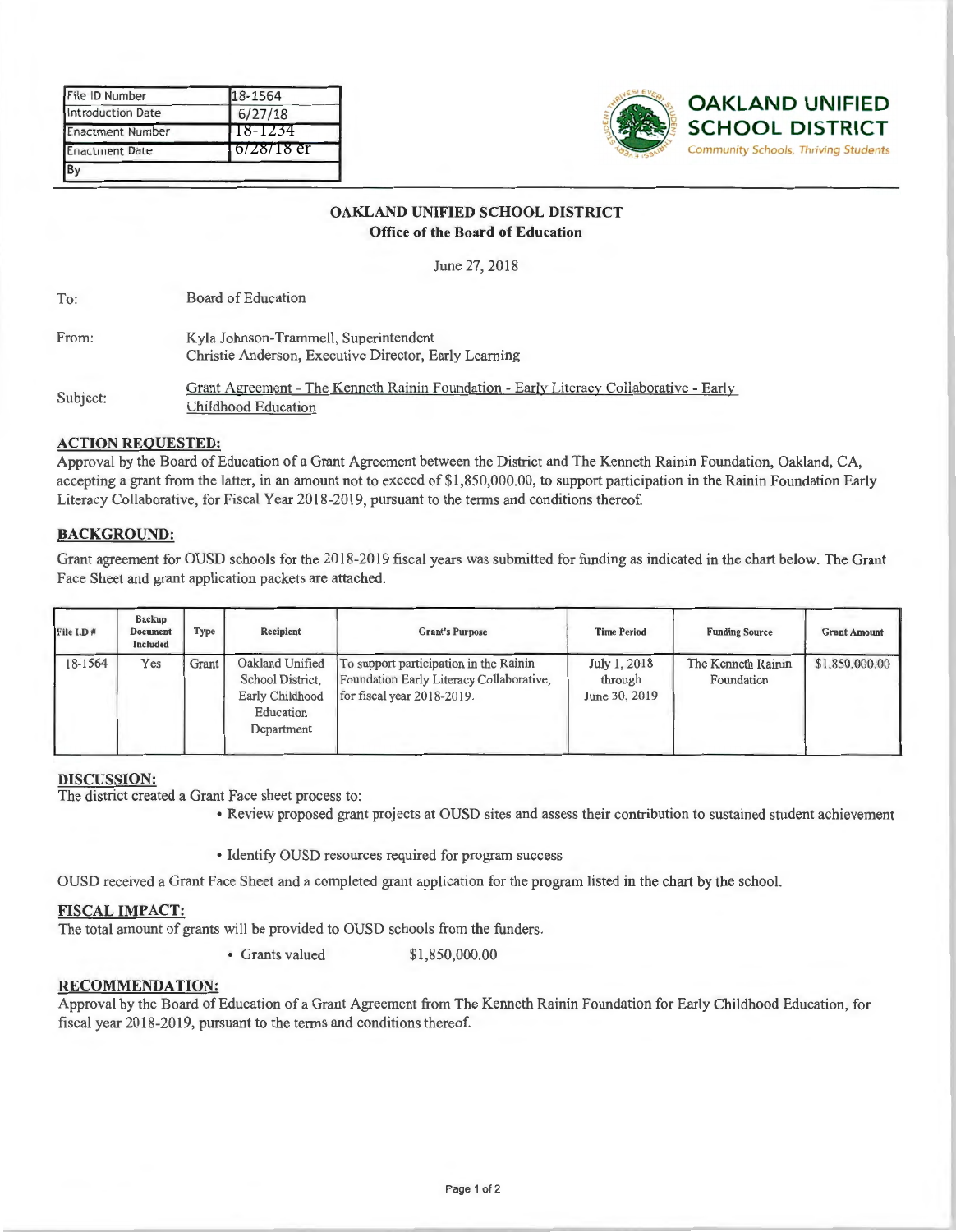## **ATTACHMENTS:**

Grant Face Sheet Grant Award Letter, Terms and Conditions

 $\bar{\varphi}$ 

¥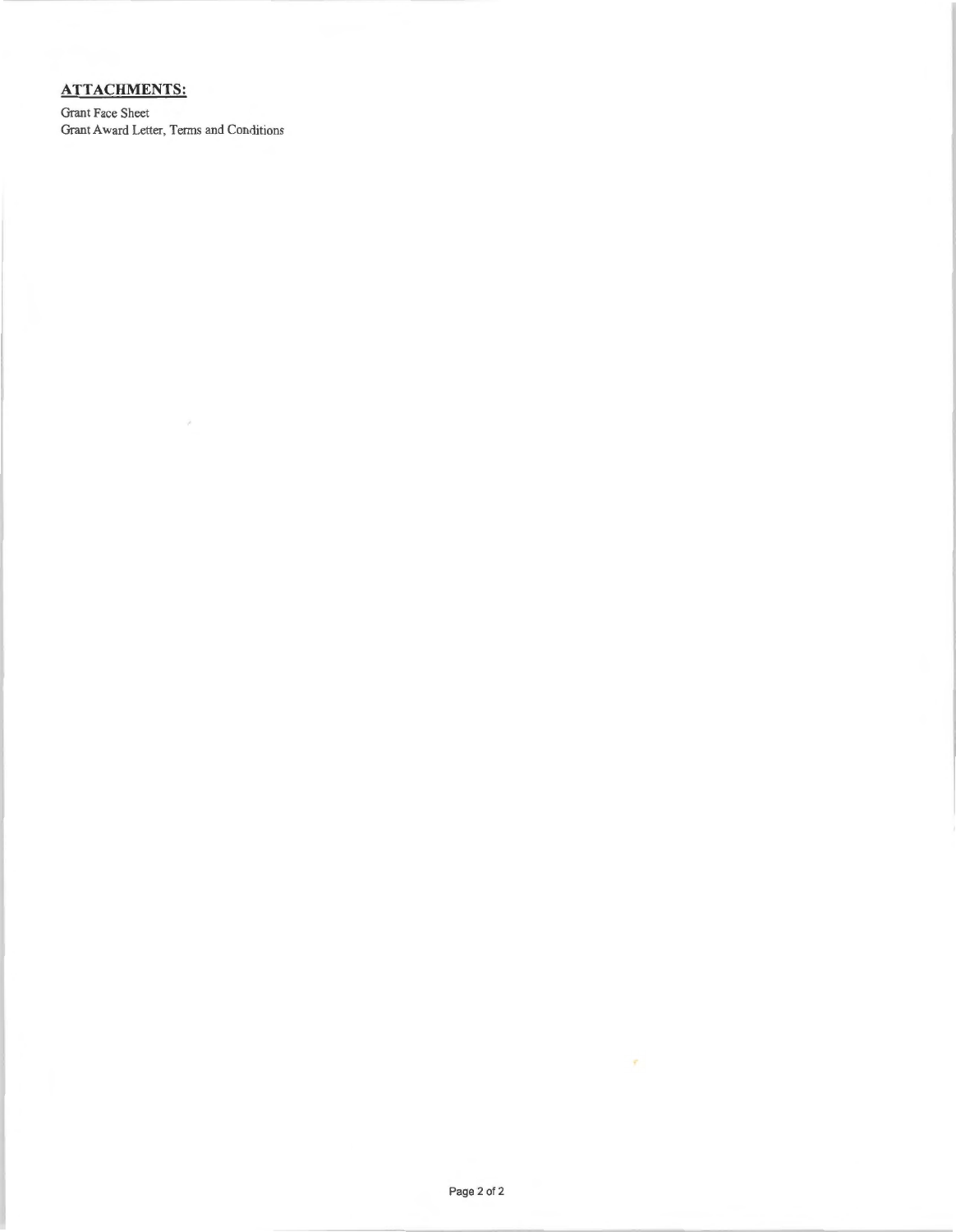| <b>Title of Grant:</b><br><b>Early Literacy Collaborative</b>                          | <b>Funding Cycle Dates:</b><br>July 1, 2018 - June 30, 2019 |
|----------------------------------------------------------------------------------------|-------------------------------------------------------------|
|                                                                                        |                                                             |
| <b>Grant's Fiscal Agent:</b><br>(contact's name, address, phone number, email address) | <b>Grant Amount for Full Funding Cycle:</b>                 |
| Paula Ambrose, Program Officer                                                         | Total amount not to exceed \$1,850,000.00.                  |
| Kenneth Rainin Foundation                                                              |                                                             |
| 155 Grand Avenue                                                                       | \$1,500,000.00 First Installment                            |
| Oakland, CA 94612                                                                      | 350,000.00 Second Installment<br>$\mathcal{S}$              |
| 510-625-5207                                                                           |                                                             |
| Paula.ambrose@krfoundation.org                                                         |                                                             |
| <b>Funding Agency:</b>                                                                 | <b>Grant Focus:</b>                                         |
| Kenneth Rainin Foundation                                                              | To support Oakland Unified-Rainin Foundation Early          |
| 155 Grand Avenue                                                                       | Literacy Collaborative.                                     |
| Oakland, CA 94612                                                                      |                                                             |
| 510-625-5207                                                                           |                                                             |
| List all School(s) or Department(s) to be Served:                                      |                                                             |
|                                                                                        |                                                             |
|                                                                                        |                                                             |

| <b>Information Needed</b>                                                                                                                                                                                                                                                                                                                                                                                                                                                                                             | <b>School or Department Response</b>                                                                                                                                                                                                                                              |
|-----------------------------------------------------------------------------------------------------------------------------------------------------------------------------------------------------------------------------------------------------------------------------------------------------------------------------------------------------------------------------------------------------------------------------------------------------------------------------------------------------------------------|-----------------------------------------------------------------------------------------------------------------------------------------------------------------------------------------------------------------------------------------------------------------------------------|
| How will this grant contribute to sustained<br>student achievement or academic standards?                                                                                                                                                                                                                                                                                                                                                                                                                             | This grant will support the participation in the Rainin Foundation Early<br>Literacy Collaborative.                                                                                                                                                                               |
| How will this grant be evaluated for impact<br>upon student achievement?<br>(Customized data design and technical support are provided at<br>1% of the grant award or at a negotiated fee for a community-<br>based fiscal agent who is not including OUSD's indirect rate of<br>3.98% in the budget. The 1% or negotiated data fee will be<br>charged according to an Agreement for Grant Administration<br>Related Services payment schedule. This fee should be<br>included in the grant's budget for evaluation.) | This grant will be evaluated using district reading assessment at<br>grades TK-1st grade as pre and post to determine impact during the<br>school year. First interim report due on 11/15/2018, a second interim<br>report due on 3/15/2019, and a final report due on 6/21/2019. |
| Does the grant require any resources from the<br>school(s) or district? If so, describe.                                                                                                                                                                                                                                                                                                                                                                                                                              | <b>No</b>                                                                                                                                                                                                                                                                         |
| Are services being supported by an OUSD<br>funded grant or by a contractor paid through an<br><b>OUSD</b> contract or MOU?<br>(If yes, include the district's indirect rate of 3.98% for all<br>OUSD site services in the grant's budget for administrative<br>support, evaluation data, or indirect services.)                                                                                                                                                                                                       | No                                                                                                                                                                                                                                                                                |
| Will the proposed program take students out of<br>the classroom for any portion of the school day?<br>(OUSD reserves the right to limit service access to students<br>during the school day to ensure academic attendance<br>continuity.)                                                                                                                                                                                                                                                                             | No                                                                                                                                                                                                                                                                                |
| Who is the contact managing and assuring grant<br>compliance?<br>(Include contact's name, address, phone number, email<br>address.)                                                                                                                                                                                                                                                                                                                                                                                   | Christie Anderson, Executive Director<br>Early Childhood Education<br>Oakland Unified School District<br>1025 - 4 <sup>th</sup> Avenue, Oakland, CA 94606<br>510-273-8277<br>Christie.Anderson@ousd.org                                                                           |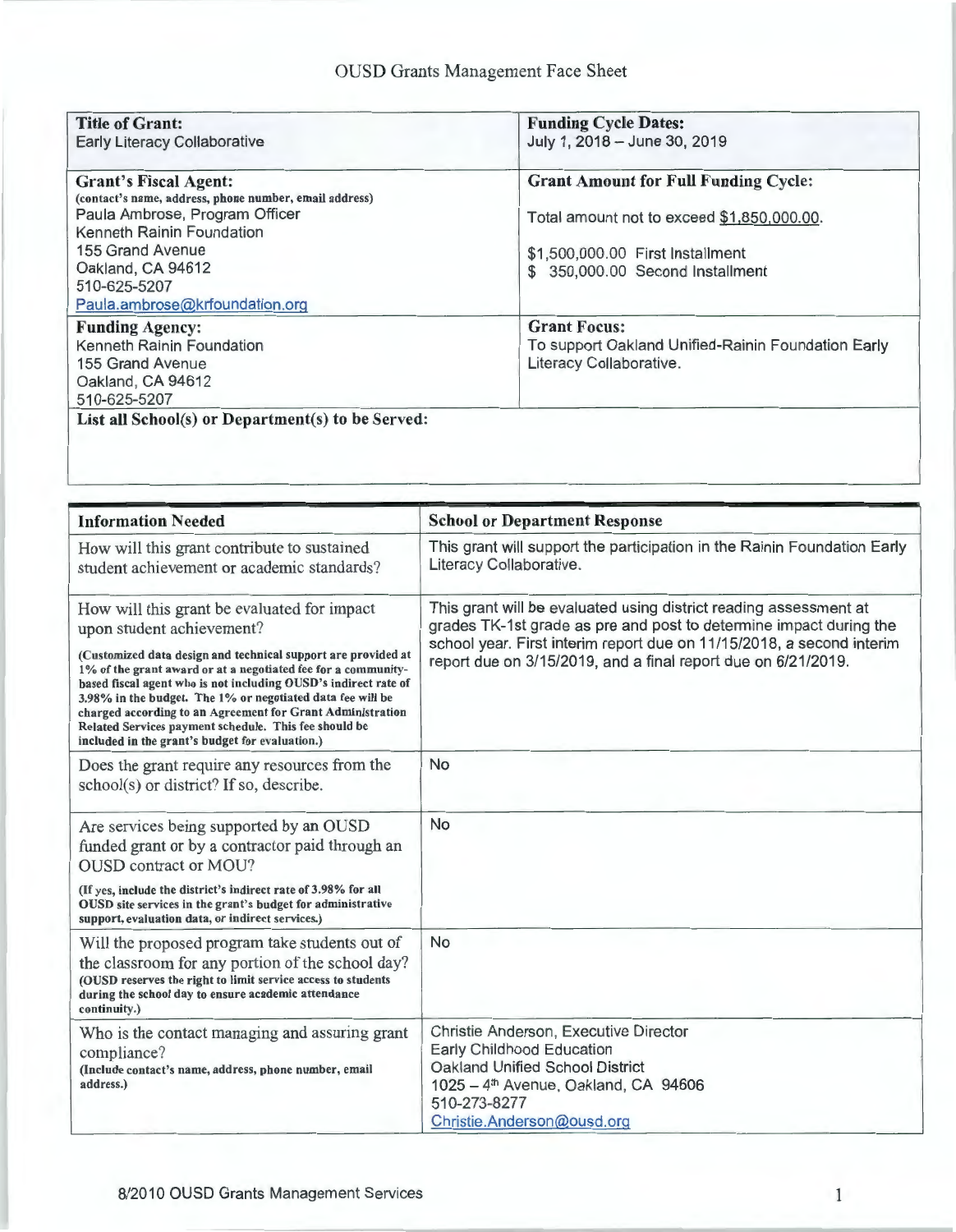| Name/s            | Signature/s | Date |
|-------------------|-------------|------|
| Christie Anderson |             |      |
| Sondra Aguilera   | 615118      |      |
|                   |             |      |

| <b>Entity</b>  | Name/s                | Signature/s | Date |
|----------------|-----------------------|-------------|------|
| Fiscal Officer | Marcus Battle         |             |      |
| Superintendent | Kyla Johnson-Trammell |             |      |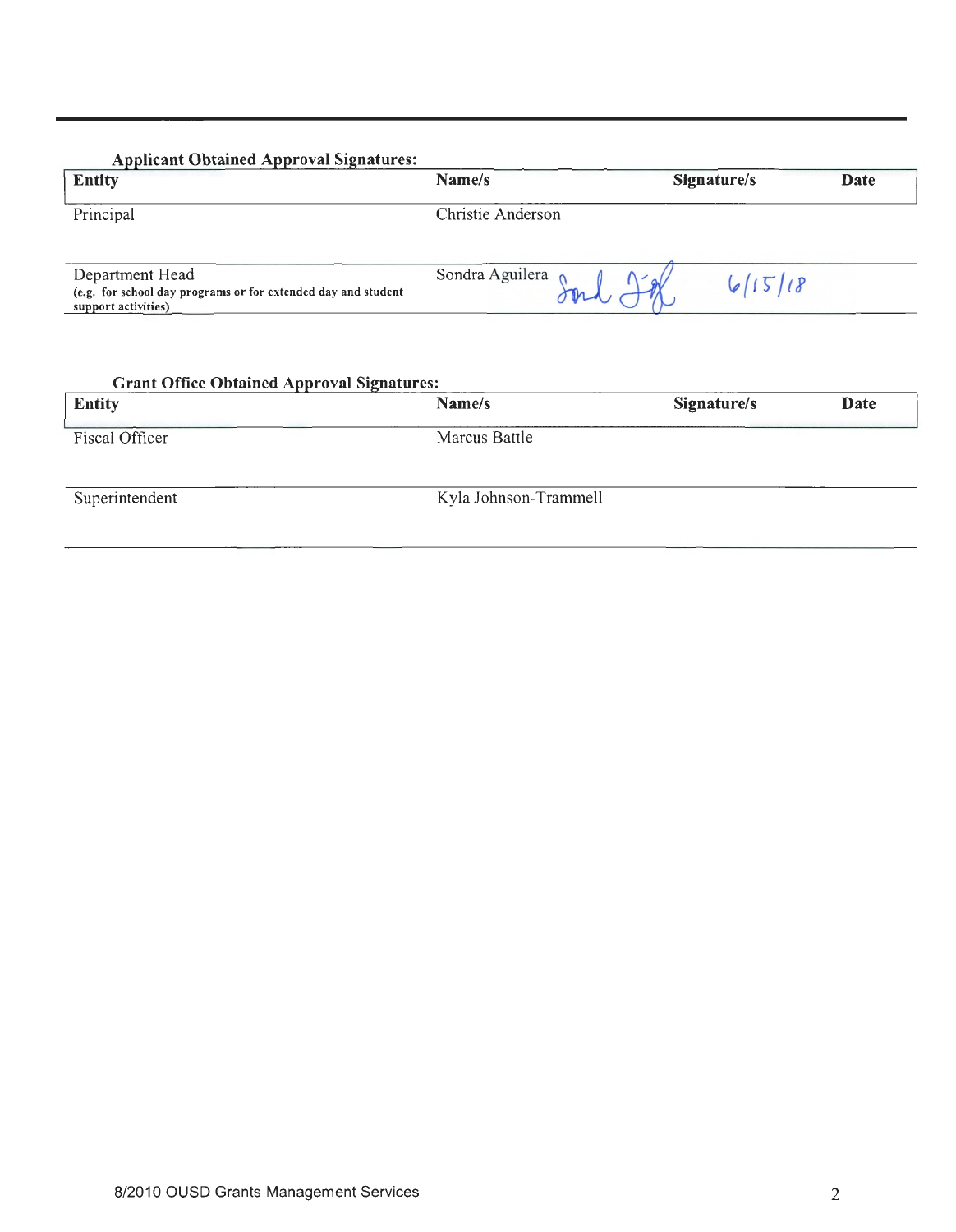

Oakland Unified School District Attn: Kyla Johnson 1000 Broadway Oakland, CA 94601

RE: Agreement for Grant #2018-1266

Dear Kyla:

It is my pleasure to inform you that the Kenneth Rainin Foundation (the "Foundation") has approved a grant of up to \$1,850,000.00 to Oakland Unified School District ("Grantee") to support Oakland Unified-Rainin Foundation Early Literacy Collaborative. This grant will be paid in two installments contingent upon the Grantee's timely provision of the first interim grant report due on November 15, 2018 detailing financial outcomes of prior and current year actuals.

The first installment of \$1,500,000.00 will be paid upon receipt of this signed grant agreement letter. The second installment of up to \$350,000.00, depending on carry over from prior years, will be contingent upon submission of the first interim report detailing financial reporting (budget to actuals), and will be paid by December 14, 2018. This letter is a legally binding agreement ("Agreement"). It will be effective when we receive an original copy signed by an authorized representative of your organization. We will arrange for payment of the first installment within 3 weeks of when we receive the signed Agreement from you. Please keep a copy of the signed Agreement for your files. Please read the terms and conditions of this Agreement very carefully, including the reporting requirements.

# TERMS AND CONDITIONS

**1. Use of Funds.** Grantee shall use the grant funds only for the purposes of the specific project described above. Grantee may not make any significant changes in the purposes for which grant funds are spent without the Foundation's prior approval. Alternatively, the Foundation may require the Grantee to repay to the Foundation any portion of the grant funds that is not spent or committed for the specific purposes described above.

**2. Reporting.** Grantee shall submit to the Foundation the first interim report due on 11/15/2018, a second interim report due on 3/15/2019 and a final report due on 6/21/2019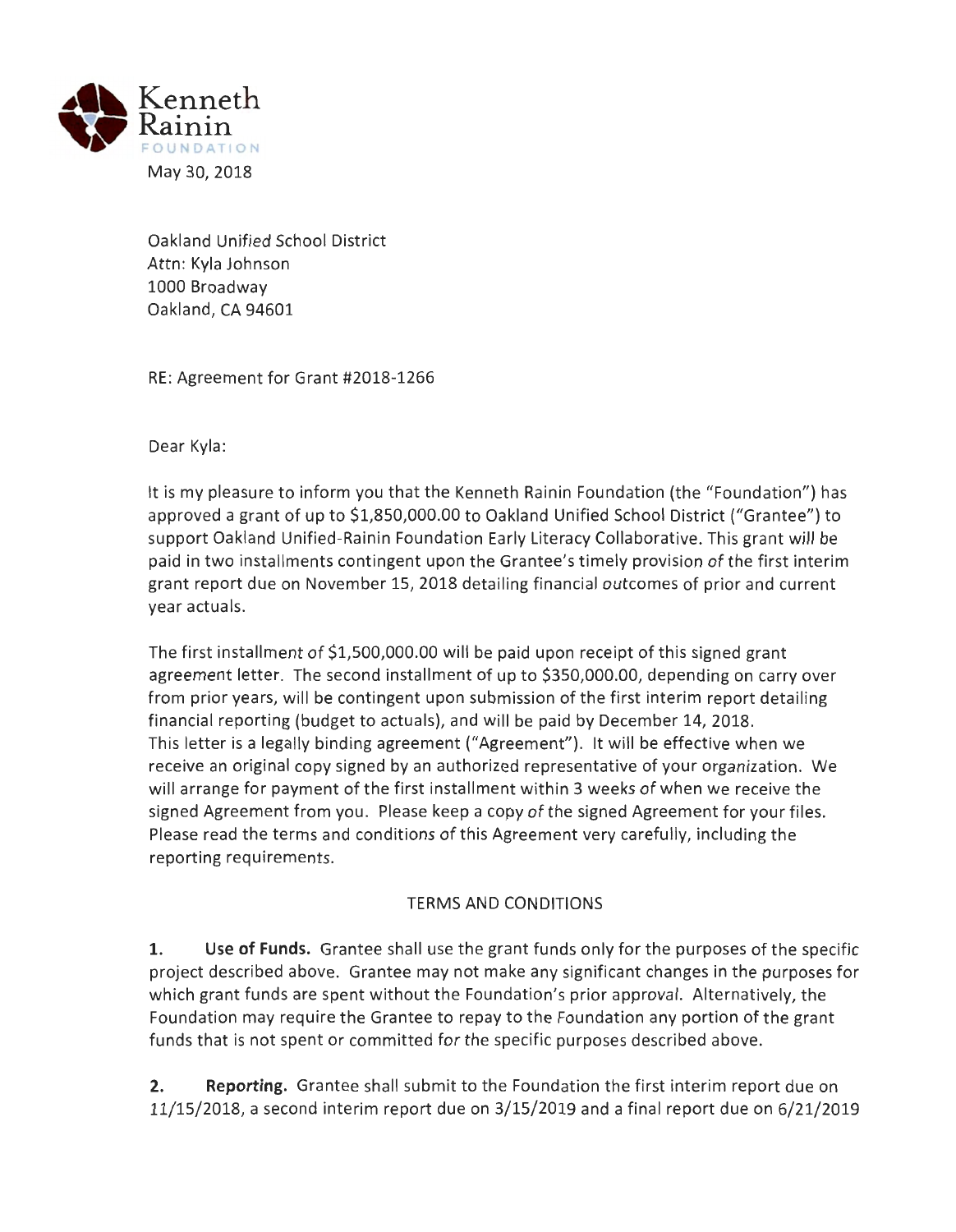on the activities funded with this grant for any annual accounting period of Grantee during which Grantee receives, holds, or spends any of the grant funds. Grantee should refer to the Foundation's online system to view the requirements for the grant report. Grant report must be submitted via the Foundation's online system.

**3. Recordkeeping.** Grantee shall treat grant funds as restricted assets and shall maintain books to show the grant funds, together with other project funds, separately. All expenditures made in furtherance of the purposes of the grant shall be charged off against the project funds and shall appear on Grantee's books. Grantee shall keep adequate records to substantiate its expenditures of project funds. Grantee shall make these books and records available to the Foundation at reasonable times for review and audit, and shall comply with all reasonable requests of the Foundation for information and interviews regarding use of project funds. Grantee shall keep copies of all relevant books and records and all reports to the Foundation for at least four years after completion of the use of the project funds.

**4. Prohibited Uses.** Grantee shall not use any portion of the funds granted in a manner inconsistent with Internal Revenue Code ("IRC") Section 501(c)(3), including:

a. Influencing the outcome of any specific election for candidates to public office, or

b. Inducing or encouraging violations of law or public policy, or causing any private inurement or improper private benefit to occur, or taking any other action inconsistent with IRC Section 501{c)(3).

**5. Lobbying; Reliance on Project Budget.** The Foundation is relying on Grantee's representations, made in Grantee's grant request and proposed budget, as to the amount budgeted by Grantee for project activities that are **not** attempts to influence legislation. This grant is not earmarked for influencing legislation within the meaning of IRC Section 4945(e), and the Foundation and Grantee have made no agreement, oral or written, to that effect. Thus, any use of grant funds by Grantee for such activities constitutes a decision of Grantee that is wholly independent of the Foundation. 1

**6. No Pledge.** Neither this Agreement nor any other statement, oral or written, nor the making of any contribution or grant to Grantee, shall be interpreted to create any pledge or any commitment by the Foundation or by any related person or entity to make any other grant or contribution to Grantee or any other entity for this or any other project. The Grant contemplated by this Agreement shall be a separate and independent transaction from any other transaction between the Foundation and Grantee or any other entity.

### **7. Representation and Warranty Regarding Tax Status.** By entering into this

 $\mathbf{1}$ Note that the Grantee must submit a total project budget (not just a budget for use of the Foundation grant) showing that more will be spent for non-lobbying purposes than the amount of the Foundation's grant.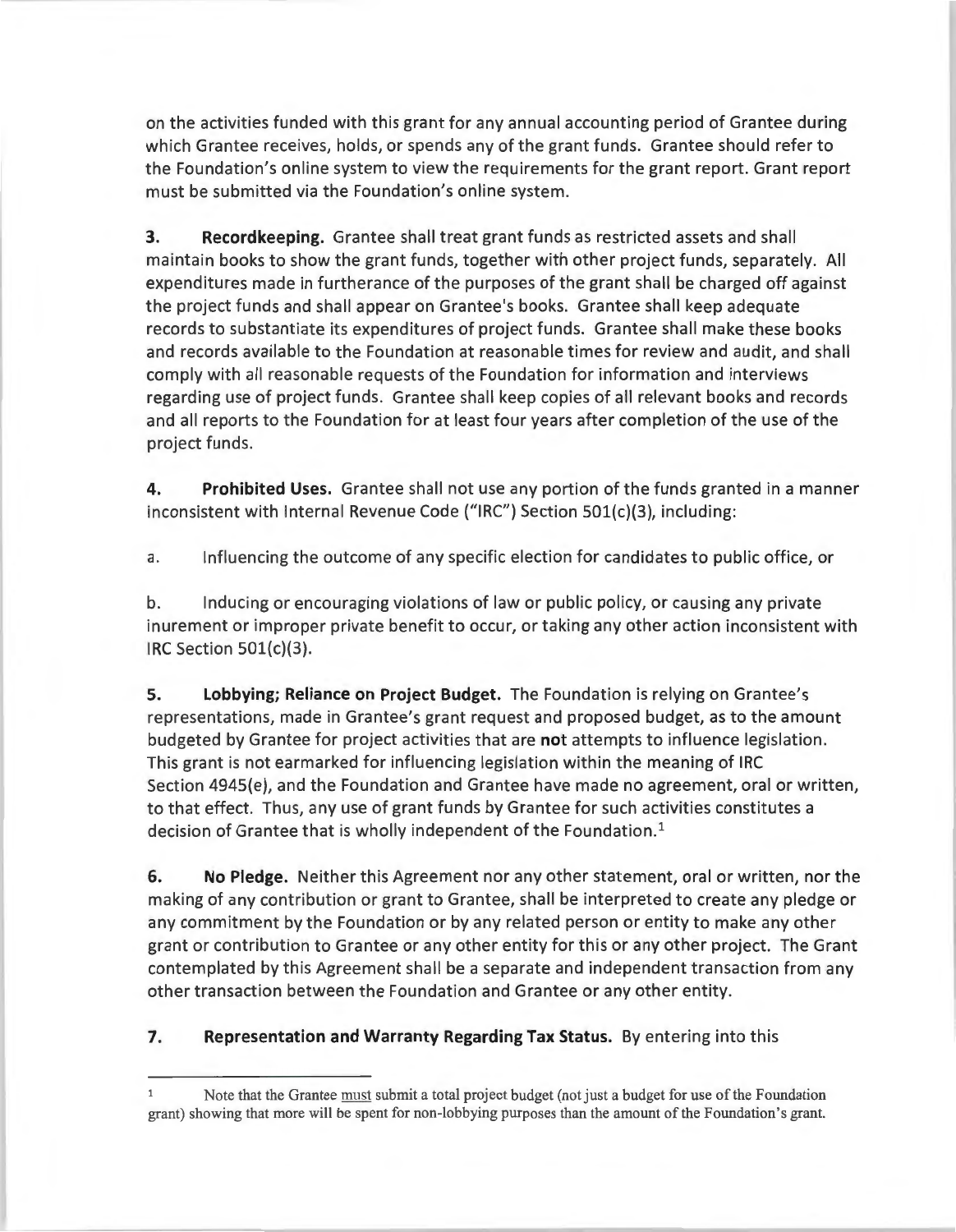Agreement, Grantee represents and warrants that Grantee is exempt from federal income tax under IRC Section 501{c}(3} and that it is not a private foundation as defined in IRC Section 509{a). Such representation and warranty shall continue through the last date that Grantee spends grant funds.

**8. Notice.** Grantee shall give the Foundation immediate written notice of any change in the Internal Revenue Service's recognition of Grantee's tax-exempt or public charity status. Grantee shall also give the Foundation immediate written notice of any change in Grantee's executive staff, key staff responsible for achieving the grant purposes, or the members of its governing body.

**9. Publications; License.** Any information contained in any publications, studies, or scientific research funded by this grant shall be made available to the public following such reasonable requirements or procedures as the Foundation may establish from time to time. Grantee grants to the Foundation an irrevocable, nonexclusive license to publish any publications, studies, or research funded by this grant at its sole discretion.

**10. Indemnification.** Grantee irrevocably and unconditionally agrees, to the fullest extent permitted by law, to defend, indemnify, and hold harmless the Foundation, its officers, directors, employees, and agents, from and against any and all claims, liabilities, losses, and expenses (including reasonable attorneys' fees) directly, indirectly, wholly, or partially arising from or in connection with any act or omission of Grantee, its employees, or agents, in applying for or accepting the grant, in expending or applying the grant funds, or in carrying out any project or program to be supported by the grant, except to the extent that such claims, liabilities, losses, or expenses arise from or in connection with any act or omission of the Foundation, its officers, directors, employees, or agents.

**11. No Agency.** Grantee is solely responsible for all activities supported by the grant funds, the content of any product created with the grant funds, and the manner in which any such product may be disseminated. This Agreement shall not create any agency relationship, partnership, or joint venture between the parties, and Grantee shall make no such representation to anyone.

**12. Grant Announcements.** Grantee shall acknowledge this Grant in its written materials or on Grantee's website. Any such announcements shall list the Foundation's full legal name: Kenneth Rainin Foundation. If Grantee wishes to describe the Foundation further, it shall describe the Foundation as: "Kenneth Rainin Foundation is a private family foundation dedicated to enhancing quality of life by championing and sustaining the arts, promoting early childhood literacy and supporting research to cure chronic disease. Collaboration and innovation are at the heart of all its programs. Its vision is guided by the belief that change is possible through inquiry, creativity and compassion." Grantees are permitted to use the Foundation's logo in promotional materials for the Project. Logo files and usage guidelines can be downloaded from http://krfoundation.org/about/granteecommunications/core-program-grants/.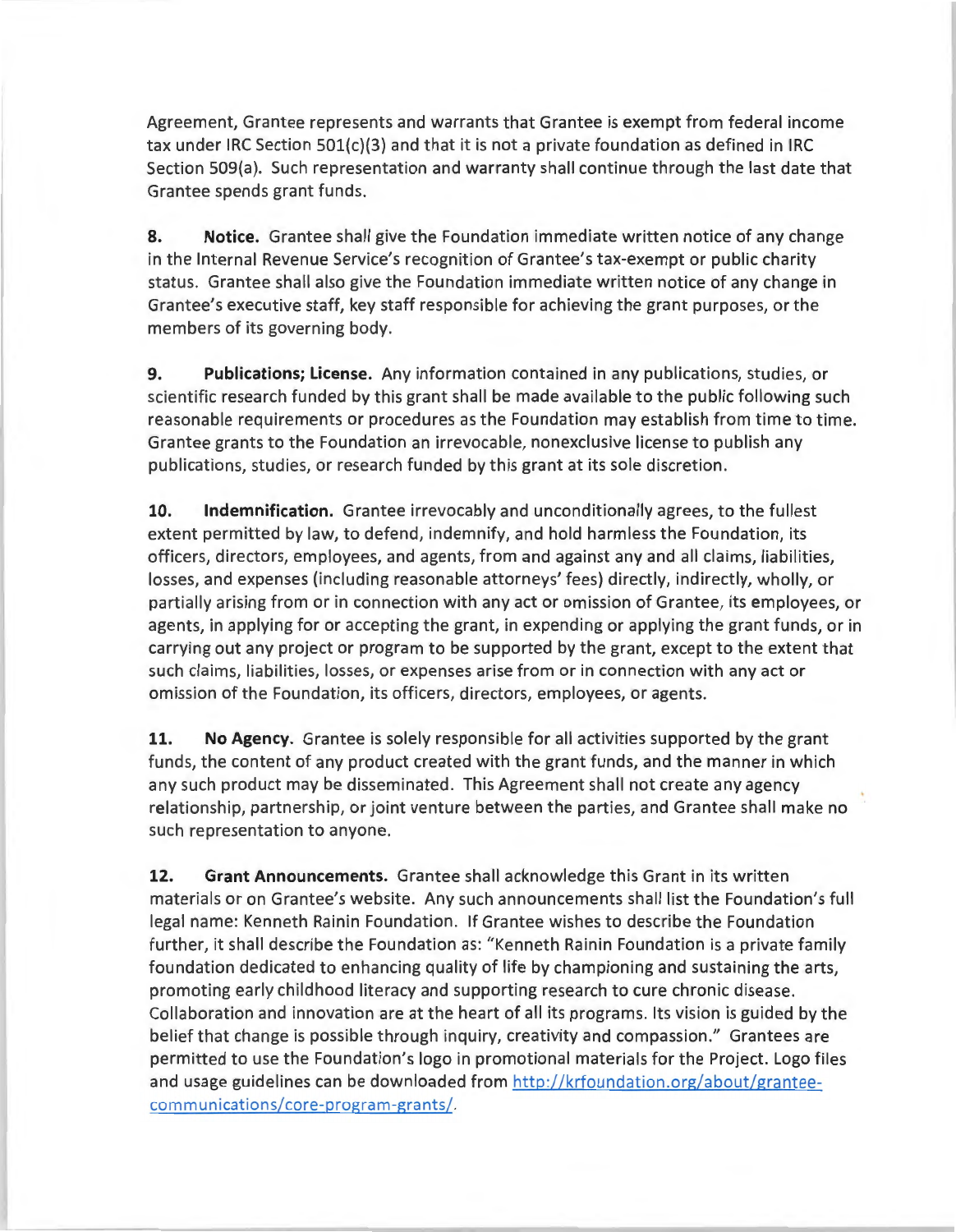**13. Further Assurances.** Grantee acknowledges that it understands its obligations imposed by this Agreement, including but not limited to those obligations imposed by reference to the IRC. Grantee agrees that if Grantee has any doubts about its obligations under this Agreement, including those incorporated by reference to the IRC, Grantee will promptly contact the Foundation or legal counsel.

**14. No Waivers.** The failure of the Foundation to exercise any of its rights under this Agreement shall not be deemed to be a waiver of such rights.

**15. Remedies.** If the Foundation determines, in its sole discretion, that Grantee has substantially violated or failed to carry out any provision of this Agreement, including but not limited to failure to submit reports when due, the Foundation may demand the return of all or part of any disbursed grant funds not properly spent, including any funds spent or committed to third parties, and/or refuse to make any further grant payments to Grantee under this or any other grant agreement. If funds have been disbursed and the Foundation determines adequate progress has not been made, then the Grantee shall immediately repay funds to the Foundation. The Foundation may also avail itself of any other remedies available by law.

**16. Captions.** All captions and headings in this Agreement are for the purposes of reference and convenience only. They shall not limit or expand the provisions of this Agreement.

**17. Entire Agreement.** This Agreement supersedes any prior or contemporaneous oral or written understandings or communications between the parties and constitutes the entire agreement of the parties with respect to its subject matter. This Agreement may not be amended or modified, except in a writing signed by both parties.

**18. Governing Law.** This Agreement shall be governed by the laws of the State of California applicable to contracts to be performed entirely within the State. Please state your organization's fiscal year below as indicated, and have an authorized officer of your organization sign this Agreement and return it to the Foundation. Please keep a copy of the signed Agreement for your files.

Please direct all future communications concerning this grant to the Education Program Staff. The Foundation is delighted to support Oakland Unified School District. We wish you every success.